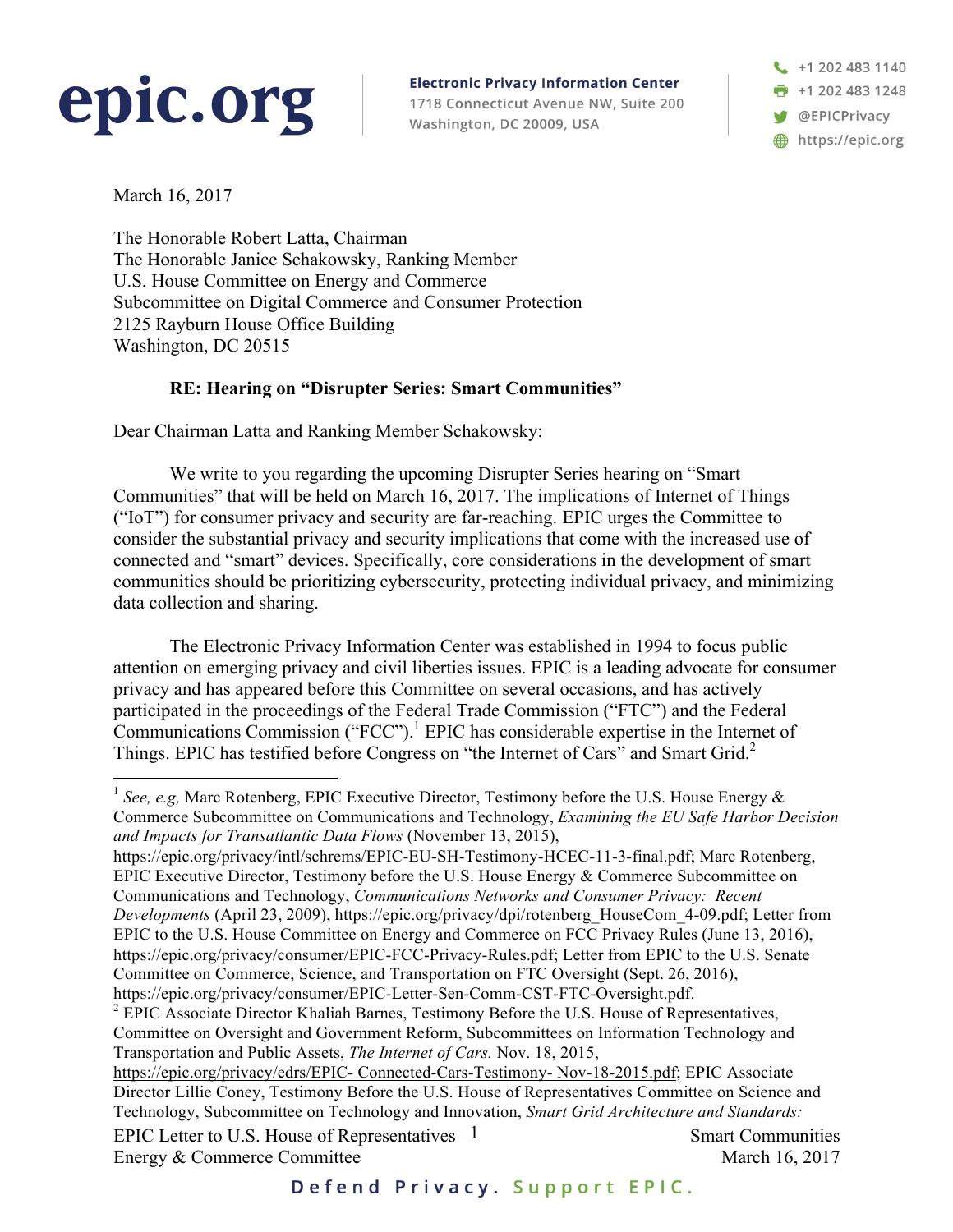The need for strong cybersecurity measure in cities is already evident. Shortly before the 2017 Presidential Inauguration, the Washington Metropolitan Police Department's closed-circuit television cameras were hacked and unable to record for three days.<sup>4</sup> In November, hackers infiltrated San Francisco's public transportation system and threatened to release customer and employee data unless a ransom was paid.<sup>5</sup> Hackers have also targeted police departments across the country by breaching their computer systems, holding files for ransom, and deleting files when they are not paid. $<sup>6</sup>$ </sup>

A recent DHS report found that cybersecurity was a top concern in both the public and private sector.<sup>7</sup> That same report also noted that most states acknowledged their lack of understanding of cybersecurity practices. $8$  For smart communities to be successful they will need to have support from state governments – and those governments will need to have a strong understanding of how to keep their communities secure from cyber threats. The potential benefits of smart cities will not be achieved if the systems are insecure and cities are subject to hacks that threaten public safety.

Protecting individual privacy must also be a priority in the development of smart communities. As these communities develop, special care must be taken to safeguard data generated by private individuals. For example, several cities have already entered into data disclosure agreements with popular traffic apps that rely on self-reporting. $\degree$  Communities must be transparent with the public about how the data they receive is used and ensure that consumer data is protected.

Transparency is also essential. The public has a right to know if data will be used to determine changes in how first responders operate, especially law enforcement. An increased police presence could lead to the impression that some communities are being treated differently than others and that some individuals are viewed differently because of where they live or who

 $\overline{a}$ 

*Assessing Coordination and Progress*, https://epic.org/privacy/smartgrid/Smart\_Grid\_Testimony\_2010- 07-01.pdf.<br><sup>4</sup> Clarence Williams, *Hackers Hit D.C. Police Closed-Circuit Camera Network, City Officials Disclose,* 

Washington Post, Jan. 27, 2017, https://www.washingtonpost.com/local/public-safety/hackers-hit-dcpolice-closed-circuit-camera-network-city-officials-disclose/2017/01/27/d285a4a4-e4f5-11e6-ba11-

<sup>63</sup>c4b4fb5a63\_story.html. <sup>5</sup> Robert Hackett, *Hackers Threaten to Release 30GB of Stolen Data From San Francisco's Municipal Railway,* Fortune, Nov. 28, 2016, http://fortune.com/2016/11/28/muni-hack-san-francisco/.

<sup>6</sup> Chris Francescani, *Ransomware Hackers Blackmail U.S. Police Departments,* CNBC, Apr. 26, 2016, http://www.cnbc.com/2016/04/26/ransomware-hackers-blackmail-us-police-departments.html.

<sup>7</sup> *National Preparedness Report,* DHS, Mar. 30, 2016, https://www.fema.gov/media-librarydata/1476817353589-987d6a58e2eb124ac6b19ef1f7c9a77d/2016NPR\_508c\_052716\_1600\_alla.pdf. 8 *Id.* 

<sup>&</sup>lt;sup>9</sup> Parmy Olson, *Why Google's Waze Is Trading User Data With Local Governments, Forbes, Jul. 7, 2014,* https://www.forbes.com/sites/parmyolson/2014/07/07/why-google-waze-helps-local-governments-trackits-users/; Nick Stockton, *Boston Is Partnering With Waze To Make Its Roads Less Of A Nightmare,*  Wired, Feb. 20, 2015, https://www.wired.com/2015/02/boston-partnering-waze-make-roads- lessnightmare/.